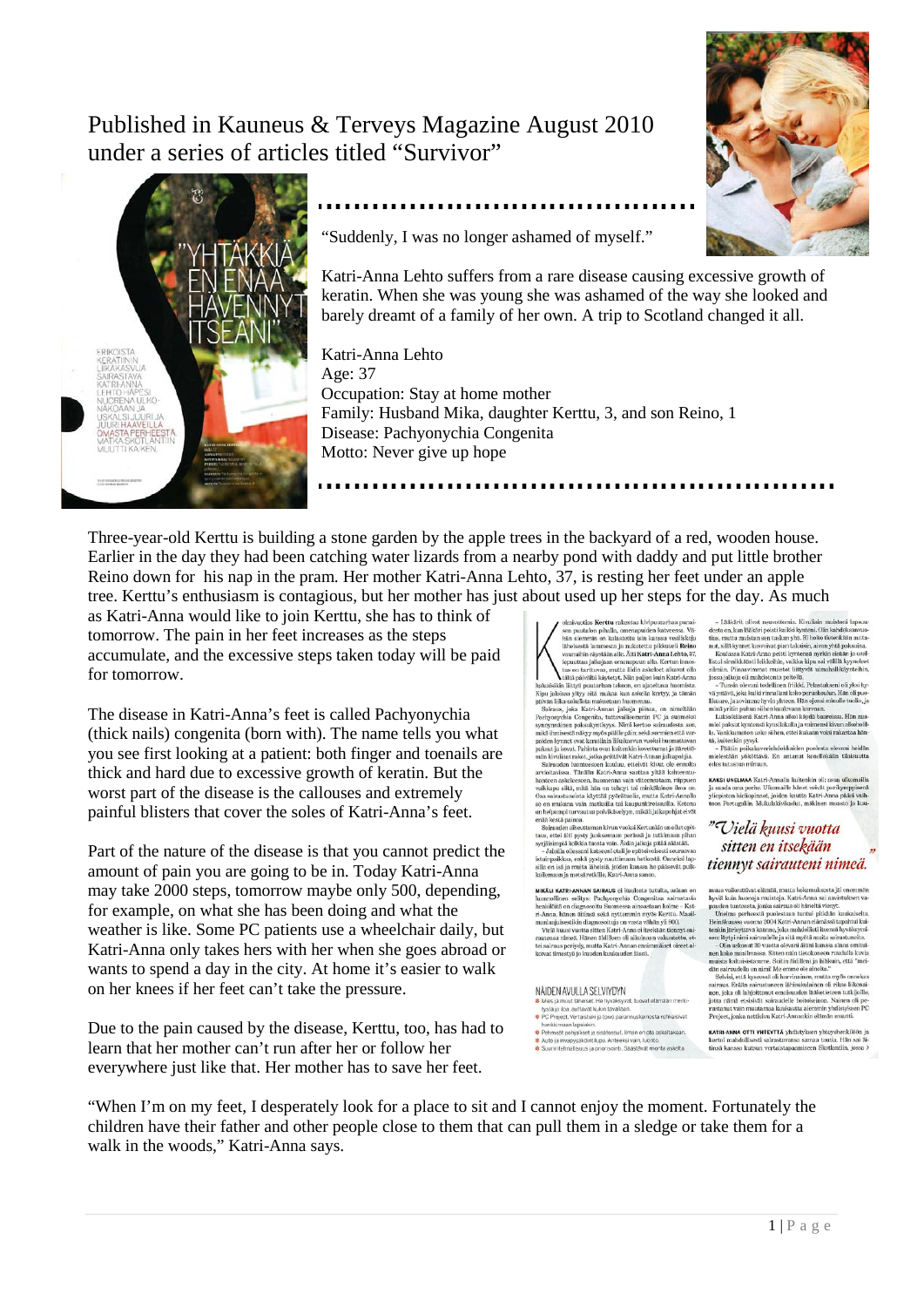If you are not familiar with Katri-Anna's disease, there is a natural explanation. Only three patients have been diagnosed with PC in Finland: Katri-Anna, her mother and now also Kerttu. Even around the world only a little over 800 patients have been identified.

Only six years ago Katri-Anna herself didn't know the name of her condition. Her mother had been assured the disease wasn't heritable, but Katri-Anna showed her first symptoms as early as the age of six months.

otettiin sairauden paljastava d<br/>na-näyte. Marraskaussa positiluukusta koihtil kirje, jonka mukaan Katti-Annan ja hänen älinen öinen olivatusta koihti kirje geenin mutaa<br/>tati-Annan ja hänen Congenita -diagnoosi oli

## "Mika kantaa minut metsässäkin puunjuurten vli, ellen itse pääse."

 $JUL$ , CLLCIL LUSC  $PULUSE$ ,<br>koa Skotlannin-matkan jälkeen, Mikan päivänä, hän lopulta<br>rohkaisi mielensä ja laittoi netin deittisivustolle ilmoituksen. koa Skotlannin-matkan jälkeen, Mikan päivänä, hän lopulta rohkaisi mielestä ja laiktoi neitinköistä liiktoi esitä sattaa sa. Samana päivänä tuli kiininostavan oloinen viesti Mikan-miseltä mieleltä Turun liheltä. Katri-Ann

rakastaa minua ali meni naimisilin. Seuraavat pari osti Mikan vanhan kohtata meni naimisilin. Seuraavana vuonna syntyi Keettu. Nyk Mikan vanhempien rakentama takoni atkapuhalla. Sepivasti over Mertun kivipuutarhan lisäksi

saa audens er sen squan om namen meksekaar ome eng som<br>vaikutusta.<br>- Elämme ihan tavallista arkea. Täytyy vain ottaa huomioon jokainen yksilönä, niin kuin elämässä yleensä, Mika sanoo.

 $-$ Kaikillahan mell<br/>lla on omat orgelmamme, Katri-Anna lisää.  $-$  Nuorenpanna saatoin vel<br/>loa karjuudessani ja kehitin itselleni jopa kahvikuppineuroosin. Ian myötä ole<br/>n likamist $ym$ mella märkikumisen säjaan

ELÄMÄ MAASEUDULLA näyttääkin mukavan rauhalliselta. Kat

 $\textbf{E}\textbf{AAA}$  MAASEU<br/>OULLA näyttääkin mukavan rauhalliselta. Katti-Ama on kotora laisten kansaa, ja myös Mikia tele<br/>o yritäijä. Kapi meistään ja jaisensitää ja jaisensitään kaisti-Aman eilippitä entisetään, mutta

on tanahtuu



"The doctors were helpless. The most painful memory of my childhood was when a doctor pulled out all of my nails. I was eight years old and I can still remember the excruciating pain. Needless to say, the treatment was useless – my nails grew back soon, just as thick as they were before."

In school, Katri-Anna hid her nails in her fists and played with the other kids, although the pain would sometimes bring tears to her eyes. The most embarrassing moments were when the class went swimming, as there it was impossible to hide the feet.

"I felt like a real freak. What saved me was having one close friend that stood by me all through comprehensive school. She was half deaf and we made a good pair. She would pass me a chair and I tried to speak to the one ear she could hear with."

In high school Katri-Anna started to go to bars. She camouflaged her thick nails with nail polish and numbed the pain with alcohol. The belief that nobody would love her stood fast.

"I decided for all the boyfriend candidates that they would find me repulsive. I never gave anybody the chance to really get to know me."

But Katri-Anna had two dreams: to live abroad for a while, and to have a family of her own. In her twenties, she ended up in Portugal as an exchange student thanks to language studies at the university. The cobble stone streets, hills and the heat made life difficult, but she was left with more good memories than bad. Katri-Anna was able to get a glimpse of the sense of freedom the disease had taken from her.

The dream of a family, on the other hand, felt distant for a long time. But in July of 2004, Katri-Anna's life took an amazing turn that finally enabled her to accept herself: she found a name for her condition and other people with the same disease.

"For 30 years I had thought my mother and I were the only ones like this in the world. Suddenly, I saw pictures of our feet on the Internet. I immediately called my mother and yelled, 'our disease has a name! Mom, we are not alone!"

It turned out that this was a rare but also a fortunate disease. A close relative of one of the patients was a wealthy business woman who had donated a fortune to scientists so that they would find a cure for the disease. Just months earlier, she had started an organization called PC Project, the website of which changed Katri-Anna's life, too.

Katri-Anna contacted the founder of the organization and told her she possibly suffered from the same condition. She and her mother were invited to a patient support meeting in Scotland where they took a DNA sample to see whether or not she really suffered from PC. In November she received a letter, telling her that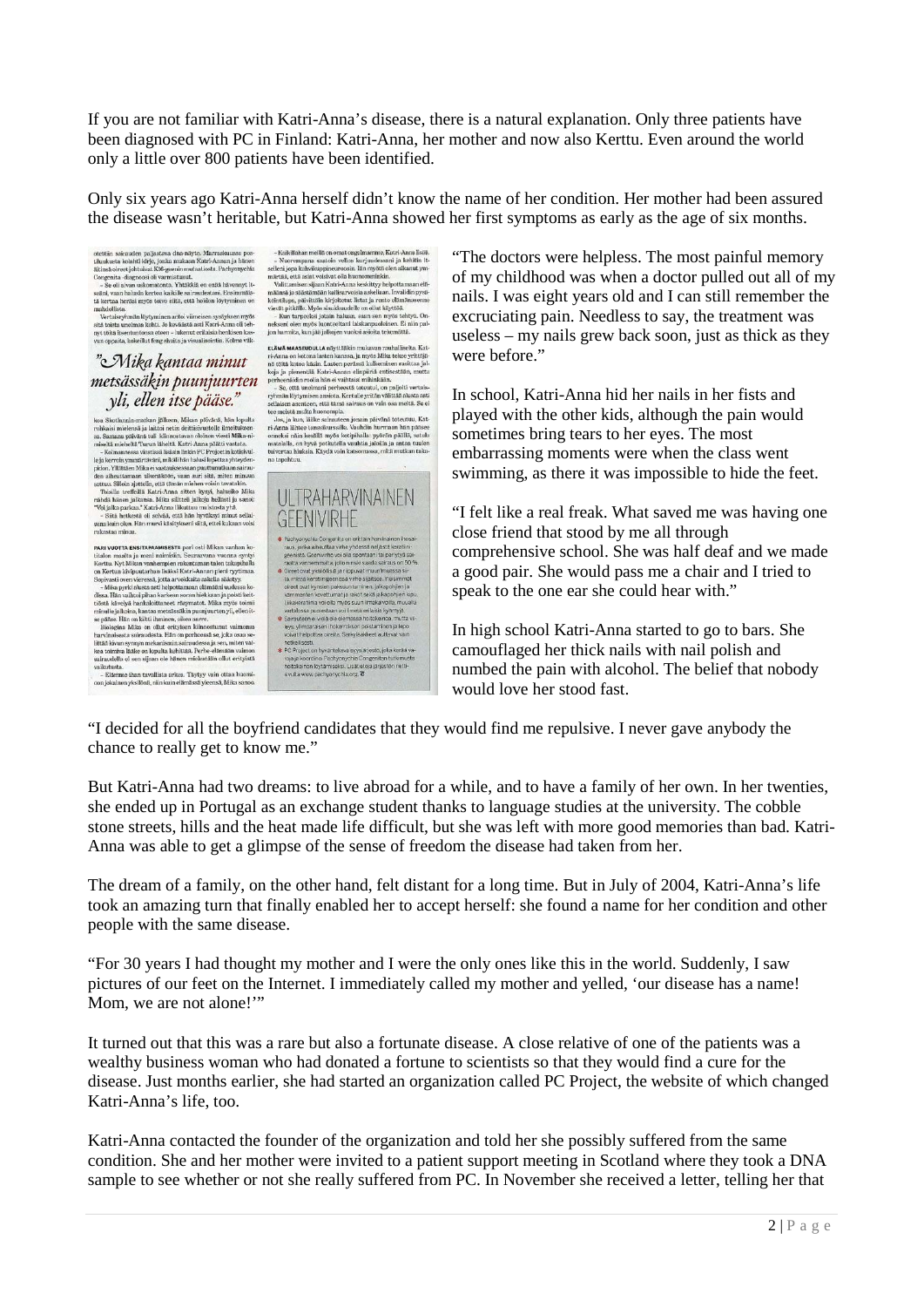her and her mother's symptoms were caused by a mutation in the gene K16. The diagnosis of Pachyonychia Congenita was now certain.

"It was just unbelievable. Suddenly I was no longer ashamed of myself. Instead, I wanted to tell everybody about my disease. And for the first time ever, there was also hope for a cure to be found some day."

Finding a support group was the final push Katri-Anna needed to reach the other end of her dreams. Already in the previous spring, Katri-Anna had started seriously working on her self-esteem. She read numerous selfhelp books and tried everything from Feng Shui to visualization. Three weeks after the trip to Scotland, on Mika's day, she finally got enough courage to place a profile on an internet dating site. That same day, she received a reply from an interesting man from the Turku region, named Mika. Katri-Anna decided to reply.

"In my third message to him I added a link to PC Project's website and told him I understood if he no longer wanted to keep in touch with me. To my surprise, he did not comment on the way the disease made the patients look at all, but instead told me how sorry he was that I was in pain. I felt this was a guy I could meet some day."

On their second date Katri-Anna asked Mika if he would like to see her feet. He stroked her feet gently and said, "Oh, poor foot." Katri-Anna is still moved by the memory.

"From then on, it was clear to me that he accepted me the way I was. He proved my belief that nobody would ever love me wrong."

Two years after their first date, the couple bought Mika's childhood home in the country and got married. The following year, Kerttu was born. Now, in the backyard of the house built by Mika's father, there is

Kerttu's stone garden, but also Katri-Anna's little herb patch – right next to the door to save her some valuable steps.

"From the beginning, Mika tried to make my life easier in my new home. He changed the gravel in the yard to fine sand and removed the knotted rugs that made walking difficult for me. He also acts as my feet – he'll carry me over the roots in the forest if I can't make it myself and all. He is a kind man, a true gem."

As a biologist, Mika has special interest in his wife's rare condition. He is the one in the family that knows how to explain about the mechanism behind the pain in the disease, and also understands how difficult it is to find a treatment that actually works. Family life, on the other hand, has not been influenced by his wife's condition in any significant way.

"We lead a normal life. You just have to take into consideration the other person as an individual, as you do in life anyway," says Mika.

"We all have our problems," adds Katri-Anna. "When I was younger I could spend ages contemplating my own misery and I even managed to create myself a coffee cup neurosis.



As I've grown older, it's been easier to remember that things could be worse."

Instead of complaining, Katri-Anna concentrates on making her life easier and saving her valuable steps. A disability parking badge, lists written on a daily basis and an easygoing attitude towards life take her a long way. Persistence has been helpful, as well.